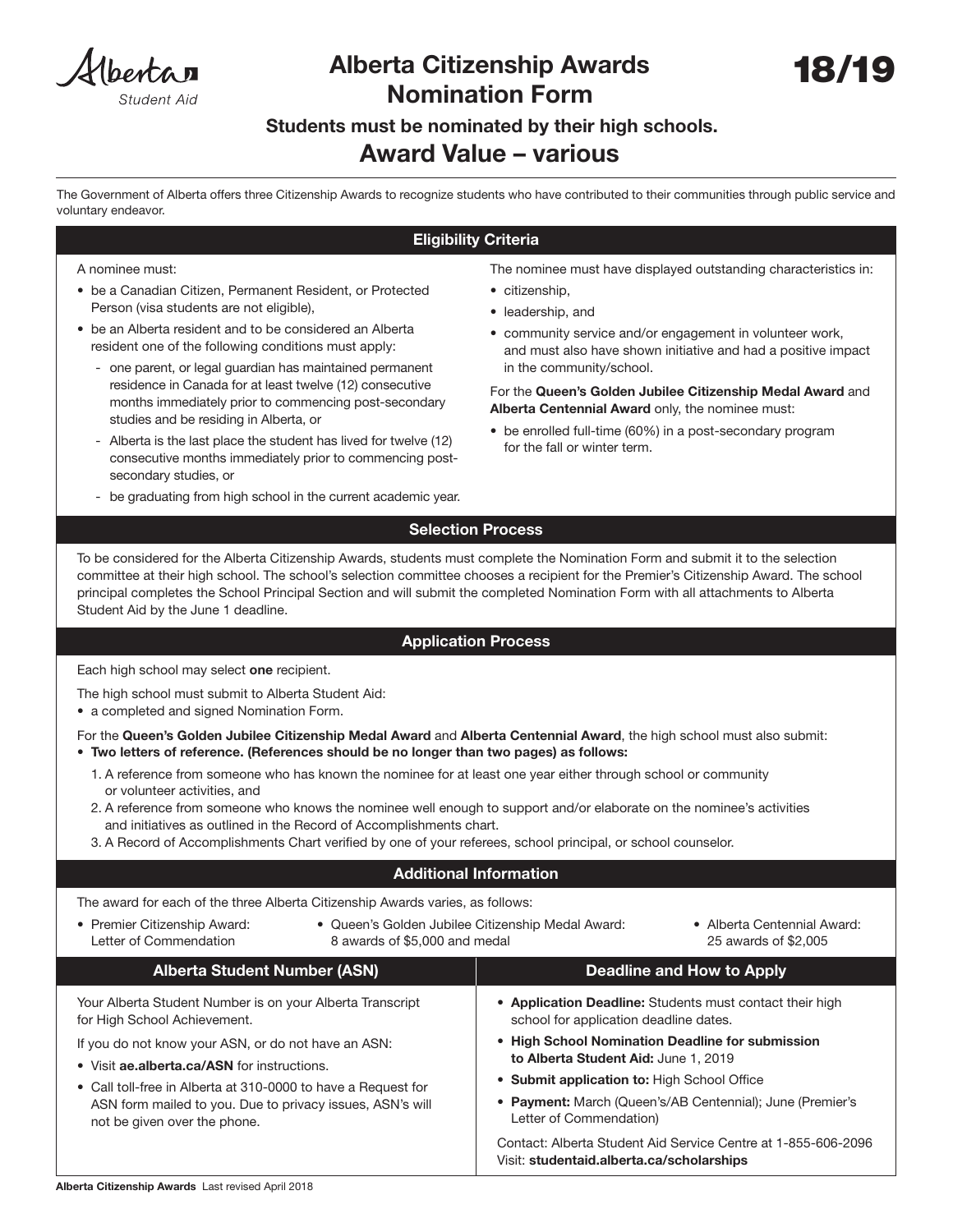

Student Aid

# Alberta Citizenship Awards 18/19 Nomination Form



Advanced Education is collecting the personal information on this form under the authority of section 33(c) of the *Freedom of Information and Protection of Privacy Act* (FOIP Act), as being directly related to and necessary to determine your eligibility for a scholarship under the *Queen Elizabeth II Golden Jubilee Recognition Act* and the *Alberta Heritage Scholarship Act* and to administer scholarships including research, statistical analysis and program evaluation. The use and disclosure of your personal information is managed in accordance with the FOIP Act.

If you have any questions about the collection, use or disclosure of this information, call the Alberta Student Aid Service Centre toll free at 1-855-606-2096 from anywhere in North America. You can also mail your questions to Alberta Student Aid, PO Box 28000 Station Main, Edmonton AB T5J 4R4.

#### Personal, Citizenship and Residency Information

| Middle<br>First Name (current legal name)<br>Initial<br>Month<br>Year<br>Day<br><b>Birthdate</b><br>Apartment or Box Number<br>Alberta Student Number (mandatory)<br>Street Address (add direction, e.g. S, NW, SE, if applicable)<br><b>Citizenship Status: (check one)</b><br>Canadian<br>City/Town<br>Permanent Resident<br>Protected Person*<br>Postal/Zip Code<br>Prov/State<br>Country<br>VISA (International Student)<br>*If you are a Protected Person, including Convention<br>Mobile Number (format: 999-999-9999)<br>Refugee, you must submit:<br>• A copy of your Social Insurance Number card AND<br>• A copy of one of the following:<br>Telephone Number (format: 999-999-9999)<br>- Notice of Decision, or<br>- Verification of Status Document (VOS)<br>Gender:<br>Male<br>Female<br>The documentation must be valid on your Program of Study<br>Another/Prefer not to disclose<br>Start Date.<br>Previous Last Name (if applicable)<br><b>Alberta Residency:</b><br>Did you or one of your parents or legal guardian live in Alberta<br>for at least 12 consecutive months immediately prior to<br>Email Address (mandatory)<br>commencing post-secondary studies? (Do not include time<br>attending post-secondary studies or vacations.)<br>┃ Yes<br>∥ No<br><b>Indigenous Status:</b><br><b>Status Indian/First Nations</b><br>If no, were you married to an Alberta<br>Non-Status Indian/First Nations<br>resident immediately prior to commencing<br>post-secondary studies?<br>Métis<br>Inuit<br>Not applicable<br>No<br>Yes<br>Providing personal information on Indigenous students will help<br>If no, submit a Scholarship Residency<br>measure the effectiveness of student financial assistance programs<br>in relation to Indigenous students and to research programs and<br>Résumé with your complete application<br>services to improve student success rates. If you wish to declare<br>(studentaid.alberta.ca/scholarships/<br>your Indigenous heritage, please check the box that applies to you.<br>applications-forms)<br>NOTE: This is mandatory for awards which require Indigenous<br>status as part of the eligibility, voluntary otherwise.<br><b>For Office Use Only</b><br>8<br>66<br>8<br>8<br><b>INSTIT</b><br>DA<br>YR<br><b>GRANT</b><br><b>TOTAL AWD</b><br><b>PGM</b><br>DA<br><b>MO</b><br>YR<br><b>MO</b> | Last Name (current legal name) | Social Insurance Number |  |  |  |  |
|-----------------------------------------------------------------------------------------------------------------------------------------------------------------------------------------------------------------------------------------------------------------------------------------------------------------------------------------------------------------------------------------------------------------------------------------------------------------------------------------------------------------------------------------------------------------------------------------------------------------------------------------------------------------------------------------------------------------------------------------------------------------------------------------------------------------------------------------------------------------------------------------------------------------------------------------------------------------------------------------------------------------------------------------------------------------------------------------------------------------------------------------------------------------------------------------------------------------------------------------------------------------------------------------------------------------------------------------------------------------------------------------------------------------------------------------------------------------------------------------------------------------------------------------------------------------------------------------------------------------------------------------------------------------------------------------------------------------------------------------------------------------------------------------------------------------------------------------------------------------------------------------------------------------------------------------------------------------------------------------------------------------------------------------------------------------------------------------------------------------------------------------------------------------------------------------------------------------------------------------------------------------------------------------------------------------------------------------------------------------|--------------------------------|-------------------------|--|--|--|--|
|                                                                                                                                                                                                                                                                                                                                                                                                                                                                                                                                                                                                                                                                                                                                                                                                                                                                                                                                                                                                                                                                                                                                                                                                                                                                                                                                                                                                                                                                                                                                                                                                                                                                                                                                                                                                                                                                                                                                                                                                                                                                                                                                                                                                                                                                                                                                                                 |                                |                         |  |  |  |  |
|                                                                                                                                                                                                                                                                                                                                                                                                                                                                                                                                                                                                                                                                                                                                                                                                                                                                                                                                                                                                                                                                                                                                                                                                                                                                                                                                                                                                                                                                                                                                                                                                                                                                                                                                                                                                                                                                                                                                                                                                                                                                                                                                                                                                                                                                                                                                                                 |                                |                         |  |  |  |  |
|                                                                                                                                                                                                                                                                                                                                                                                                                                                                                                                                                                                                                                                                                                                                                                                                                                                                                                                                                                                                                                                                                                                                                                                                                                                                                                                                                                                                                                                                                                                                                                                                                                                                                                                                                                                                                                                                                                                                                                                                                                                                                                                                                                                                                                                                                                                                                                 |                                |                         |  |  |  |  |
|                                                                                                                                                                                                                                                                                                                                                                                                                                                                                                                                                                                                                                                                                                                                                                                                                                                                                                                                                                                                                                                                                                                                                                                                                                                                                                                                                                                                                                                                                                                                                                                                                                                                                                                                                                                                                                                                                                                                                                                                                                                                                                                                                                                                                                                                                                                                                                 |                                |                         |  |  |  |  |
|                                                                                                                                                                                                                                                                                                                                                                                                                                                                                                                                                                                                                                                                                                                                                                                                                                                                                                                                                                                                                                                                                                                                                                                                                                                                                                                                                                                                                                                                                                                                                                                                                                                                                                                                                                                                                                                                                                                                                                                                                                                                                                                                                                                                                                                                                                                                                                 |                                |                         |  |  |  |  |
|                                                                                                                                                                                                                                                                                                                                                                                                                                                                                                                                                                                                                                                                                                                                                                                                                                                                                                                                                                                                                                                                                                                                                                                                                                                                                                                                                                                                                                                                                                                                                                                                                                                                                                                                                                                                                                                                                                                                                                                                                                                                                                                                                                                                                                                                                                                                                                 |                                |                         |  |  |  |  |
|                                                                                                                                                                                                                                                                                                                                                                                                                                                                                                                                                                                                                                                                                                                                                                                                                                                                                                                                                                                                                                                                                                                                                                                                                                                                                                                                                                                                                                                                                                                                                                                                                                                                                                                                                                                                                                                                                                                                                                                                                                                                                                                                                                                                                                                                                                                                                                 |                                |                         |  |  |  |  |
|                                                                                                                                                                                                                                                                                                                                                                                                                                                                                                                                                                                                                                                                                                                                                                                                                                                                                                                                                                                                                                                                                                                                                                                                                                                                                                                                                                                                                                                                                                                                                                                                                                                                                                                                                                                                                                                                                                                                                                                                                                                                                                                                                                                                                                                                                                                                                                 |                                |                         |  |  |  |  |
|                                                                                                                                                                                                                                                                                                                                                                                                                                                                                                                                                                                                                                                                                                                                                                                                                                                                                                                                                                                                                                                                                                                                                                                                                                                                                                                                                                                                                                                                                                                                                                                                                                                                                                                                                                                                                                                                                                                                                                                                                                                                                                                                                                                                                                                                                                                                                                 |                                |                         |  |  |  |  |
|                                                                                                                                                                                                                                                                                                                                                                                                                                                                                                                                                                                                                                                                                                                                                                                                                                                                                                                                                                                                                                                                                                                                                                                                                                                                                                                                                                                                                                                                                                                                                                                                                                                                                                                                                                                                                                                                                                                                                                                                                                                                                                                                                                                                                                                                                                                                                                 |                                |                         |  |  |  |  |
|                                                                                                                                                                                                                                                                                                                                                                                                                                                                                                                                                                                                                                                                                                                                                                                                                                                                                                                                                                                                                                                                                                                                                                                                                                                                                                                                                                                                                                                                                                                                                                                                                                                                                                                                                                                                                                                                                                                                                                                                                                                                                                                                                                                                                                                                                                                                                                 |                                |                         |  |  |  |  |
|                                                                                                                                                                                                                                                                                                                                                                                                                                                                                                                                                                                                                                                                                                                                                                                                                                                                                                                                                                                                                                                                                                                                                                                                                                                                                                                                                                                                                                                                                                                                                                                                                                                                                                                                                                                                                                                                                                                                                                                                                                                                                                                                                                                                                                                                                                                                                                 |                                |                         |  |  |  |  |
|                                                                                                                                                                                                                                                                                                                                                                                                                                                                                                                                                                                                                                                                                                                                                                                                                                                                                                                                                                                                                                                                                                                                                                                                                                                                                                                                                                                                                                                                                                                                                                                                                                                                                                                                                                                                                                                                                                                                                                                                                                                                                                                                                                                                                                                                                                                                                                 |                                |                         |  |  |  |  |
|                                                                                                                                                                                                                                                                                                                                                                                                                                                                                                                                                                                                                                                                                                                                                                                                                                                                                                                                                                                                                                                                                                                                                                                                                                                                                                                                                                                                                                                                                                                                                                                                                                                                                                                                                                                                                                                                                                                                                                                                                                                                                                                                                                                                                                                                                                                                                                 |                                |                         |  |  |  |  |
|                                                                                                                                                                                                                                                                                                                                                                                                                                                                                                                                                                                                                                                                                                                                                                                                                                                                                                                                                                                                                                                                                                                                                                                                                                                                                                                                                                                                                                                                                                                                                                                                                                                                                                                                                                                                                                                                                                                                                                                                                                                                                                                                                                                                                                                                                                                                                                 |                                |                         |  |  |  |  |
|                                                                                                                                                                                                                                                                                                                                                                                                                                                                                                                                                                                                                                                                                                                                                                                                                                                                                                                                                                                                                                                                                                                                                                                                                                                                                                                                                                                                                                                                                                                                                                                                                                                                                                                                                                                                                                                                                                                                                                                                                                                                                                                                                                                                                                                                                                                                                                 |                                |                         |  |  |  |  |
|                                                                                                                                                                                                                                                                                                                                                                                                                                                                                                                                                                                                                                                                                                                                                                                                                                                                                                                                                                                                                                                                                                                                                                                                                                                                                                                                                                                                                                                                                                                                                                                                                                                                                                                                                                                                                                                                                                                                                                                                                                                                                                                                                                                                                                                                                                                                                                 |                                |                         |  |  |  |  |
|                                                                                                                                                                                                                                                                                                                                                                                                                                                                                                                                                                                                                                                                                                                                                                                                                                                                                                                                                                                                                                                                                                                                                                                                                                                                                                                                                                                                                                                                                                                                                                                                                                                                                                                                                                                                                                                                                                                                                                                                                                                                                                                                                                                                                                                                                                                                                                 |                                |                         |  |  |  |  |
|                                                                                                                                                                                                                                                                                                                                                                                                                                                                                                                                                                                                                                                                                                                                                                                                                                                                                                                                                                                                                                                                                                                                                                                                                                                                                                                                                                                                                                                                                                                                                                                                                                                                                                                                                                                                                                                                                                                                                                                                                                                                                                                                                                                                                                                                                                                                                                 |                                |                         |  |  |  |  |
|                                                                                                                                                                                                                                                                                                                                                                                                                                                                                                                                                                                                                                                                                                                                                                                                                                                                                                                                                                                                                                                                                                                                                                                                                                                                                                                                                                                                                                                                                                                                                                                                                                                                                                                                                                                                                                                                                                                                                                                                                                                                                                                                                                                                                                                                                                                                                                 |                                |                         |  |  |  |  |
|                                                                                                                                                                                                                                                                                                                                                                                                                                                                                                                                                                                                                                                                                                                                                                                                                                                                                                                                                                                                                                                                                                                                                                                                                                                                                                                                                                                                                                                                                                                                                                                                                                                                                                                                                                                                                                                                                                                                                                                                                                                                                                                                                                                                                                                                                                                                                                 |                                |                         |  |  |  |  |
|                                                                                                                                                                                                                                                                                                                                                                                                                                                                                                                                                                                                                                                                                                                                                                                                                                                                                                                                                                                                                                                                                                                                                                                                                                                                                                                                                                                                                                                                                                                                                                                                                                                                                                                                                                                                                                                                                                                                                                                                                                                                                                                                                                                                                                                                                                                                                                 |                                |                         |  |  |  |  |
|                                                                                                                                                                                                                                                                                                                                                                                                                                                                                                                                                                                                                                                                                                                                                                                                                                                                                                                                                                                                                                                                                                                                                                                                                                                                                                                                                                                                                                                                                                                                                                                                                                                                                                                                                                                                                                                                                                                                                                                                                                                                                                                                                                                                                                                                                                                                                                 |                                |                         |  |  |  |  |
|                                                                                                                                                                                                                                                                                                                                                                                                                                                                                                                                                                                                                                                                                                                                                                                                                                                                                                                                                                                                                                                                                                                                                                                                                                                                                                                                                                                                                                                                                                                                                                                                                                                                                                                                                                                                                                                                                                                                                                                                                                                                                                                                                                                                                                                                                                                                                                 |                                |                         |  |  |  |  |
|                                                                                                                                                                                                                                                                                                                                                                                                                                                                                                                                                                                                                                                                                                                                                                                                                                                                                                                                                                                                                                                                                                                                                                                                                                                                                                                                                                                                                                                                                                                                                                                                                                                                                                                                                                                                                                                                                                                                                                                                                                                                                                                                                                                                                                                                                                                                                                 |                                |                         |  |  |  |  |
|                                                                                                                                                                                                                                                                                                                                                                                                                                                                                                                                                                                                                                                                                                                                                                                                                                                                                                                                                                                                                                                                                                                                                                                                                                                                                                                                                                                                                                                                                                                                                                                                                                                                                                                                                                                                                                                                                                                                                                                                                                                                                                                                                                                                                                                                                                                                                                 |                                |                         |  |  |  |  |
|                                                                                                                                                                                                                                                                                                                                                                                                                                                                                                                                                                                                                                                                                                                                                                                                                                                                                                                                                                                                                                                                                                                                                                                                                                                                                                                                                                                                                                                                                                                                                                                                                                                                                                                                                                                                                                                                                                                                                                                                                                                                                                                                                                                                                                                                                                                                                                 |                                |                         |  |  |  |  |
|                                                                                                                                                                                                                                                                                                                                                                                                                                                                                                                                                                                                                                                                                                                                                                                                                                                                                                                                                                                                                                                                                                                                                                                                                                                                                                                                                                                                                                                                                                                                                                                                                                                                                                                                                                                                                                                                                                                                                                                                                                                                                                                                                                                                                                                                                                                                                                 |                                |                         |  |  |  |  |
|                                                                                                                                                                                                                                                                                                                                                                                                                                                                                                                                                                                                                                                                                                                                                                                                                                                                                                                                                                                                                                                                                                                                                                                                                                                                                                                                                                                                                                                                                                                                                                                                                                                                                                                                                                                                                                                                                                                                                                                                                                                                                                                                                                                                                                                                                                                                                                 |                                |                         |  |  |  |  |
|                                                                                                                                                                                                                                                                                                                                                                                                                                                                                                                                                                                                                                                                                                                                                                                                                                                                                                                                                                                                                                                                                                                                                                                                                                                                                                                                                                                                                                                                                                                                                                                                                                                                                                                                                                                                                                                                                                                                                                                                                                                                                                                                                                                                                                                                                                                                                                 |                                |                         |  |  |  |  |
|                                                                                                                                                                                                                                                                                                                                                                                                                                                                                                                                                                                                                                                                                                                                                                                                                                                                                                                                                                                                                                                                                                                                                                                                                                                                                                                                                                                                                                                                                                                                                                                                                                                                                                                                                                                                                                                                                                                                                                                                                                                                                                                                                                                                                                                                                                                                                                 |                                |                         |  |  |  |  |
|                                                                                                                                                                                                                                                                                                                                                                                                                                                                                                                                                                                                                                                                                                                                                                                                                                                                                                                                                                                                                                                                                                                                                                                                                                                                                                                                                                                                                                                                                                                                                                                                                                                                                                                                                                                                                                                                                                                                                                                                                                                                                                                                                                                                                                                                                                                                                                 |                                |                         |  |  |  |  |
|                                                                                                                                                                                                                                                                                                                                                                                                                                                                                                                                                                                                                                                                                                                                                                                                                                                                                                                                                                                                                                                                                                                                                                                                                                                                                                                                                                                                                                                                                                                                                                                                                                                                                                                                                                                                                                                                                                                                                                                                                                                                                                                                                                                                                                                                                                                                                                 |                                |                         |  |  |  |  |
| E.<br>Disbursement                                                                                                                                                                                                                                                                                                                                                                                                                                                                                                                                                                                                                                                                                                                                                                                                                                                                                                                                                                                                                                                                                                                                                                                                                                                                                                                                                                                                                                                                                                                                                                                                                                                                                                                                                                                                                                                                                                                                                                                                                                                                                                                                                                                                                                                                                                                                              |                                |                         |  |  |  |  |

MO YR AUTHORIZATION AWARD KEY APP KEY APP KEY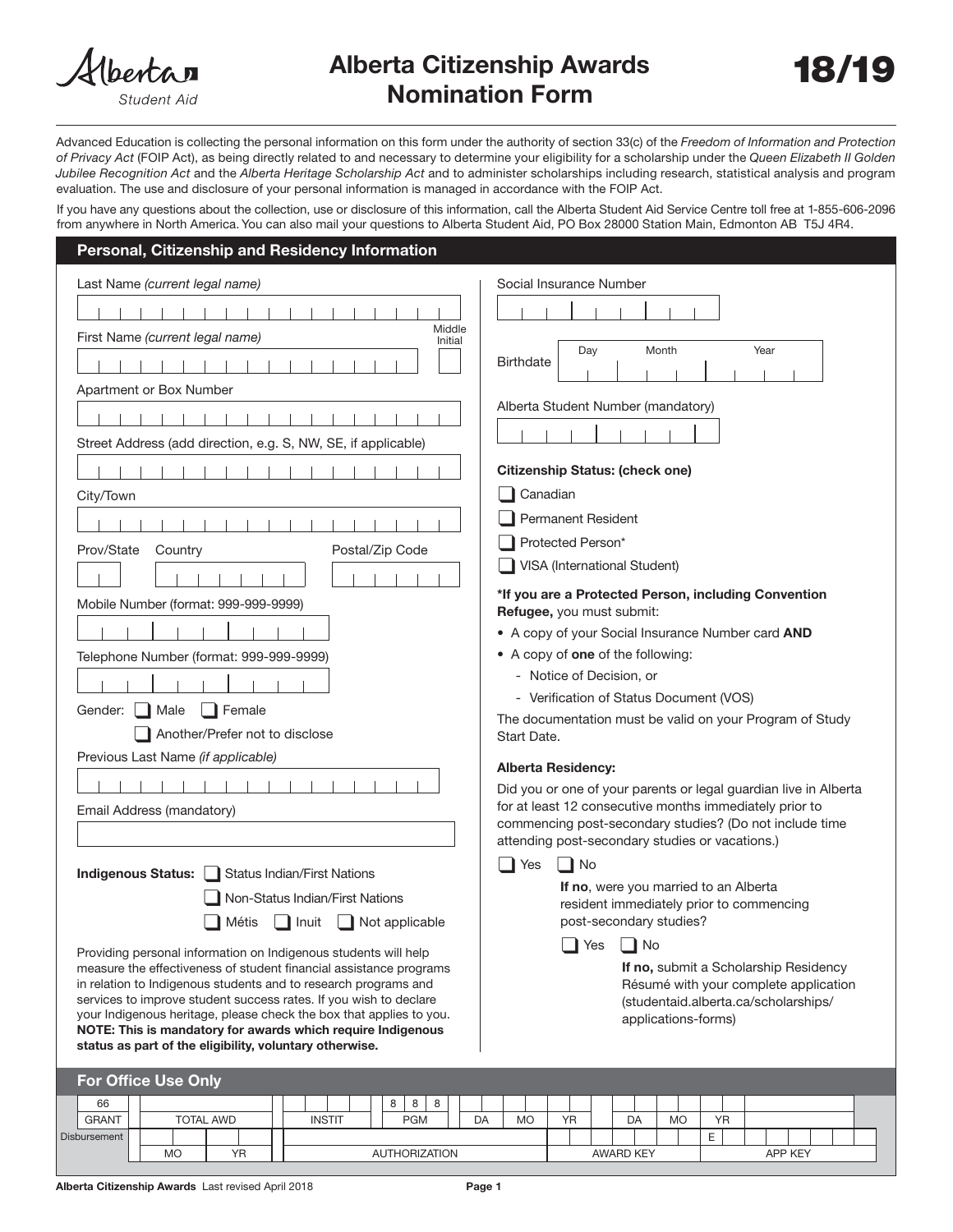

Alberta Citizenship Awards 18/19 Nomination Form

| <b>Current Post-Secondary Institution Enrolment Information</b>                                  |                        |
|--------------------------------------------------------------------------------------------------|------------------------|
| Post-Secondary Institution Name                                                                  | Student ID             |
|                                                                                                  |                        |
| Address                                                                                          |                        |
|                                                                                                  |                        |
| City/Town<br>Prov/State                                                                          |                        |
|                                                                                                  |                        |
| Postal/Zip Code<br>Country                                                                       |                        |
|                                                                                                  |                        |
| Program of Study                                                                                 |                        |
|                                                                                                  |                        |
| Program of Study Start Date<br>Anticipated Date of Completion                                    |                        |
| Month<br>Year<br>Month<br>Year                                                                   |                        |
|                                                                                                  |                        |
| Year of Program<br>Program Length                                                                |                        |
| Years<br>Months                                                                                  |                        |
| Level of Study: (check one)<br>$\Box$ Ph.D Level<br>Master Level<br>$\Box$ Undergraduate         |                        |
| Professional Program (e.g. medicine, veterinary medicine, optometry, etc.)                       |                        |
| Expected Credential (e.g. upgrading, transfer, degree, diploma, certificate, other)              |                        |
|                                                                                                  |                        |
|                                                                                                  |                        |
| <b>High School Information</b>                                                                   |                        |
| Name of High School (Graduating/Graduated from high school)                                      | <b>Graduation Date</b> |
|                                                                                                  | Year<br>Month          |
| Prov/State<br>City/Town                                                                          |                        |
| .                                                                                                |                        |
| Postal/Zip Code<br>Country                                                                       |                        |
|                                                                                                  |                        |
| <b>Additional Information</b>                                                                    |                        |
| Are you: (check one)                                                                             |                        |
| FRANCOPHONE (one parent has French as a first language), or                                      |                        |
| ANGLOPHONE (neither parent has French as a first language)                                       |                        |
| Have either of your parents obtained a post-secondary certificate, diploma or degree? $\Box$ Yes | ∣ ∥No                  |
|                                                                                                  |                        |
|                                                                                                  |                        |
|                                                                                                  |                        |
|                                                                                                  |                        |
|                                                                                                  |                        |